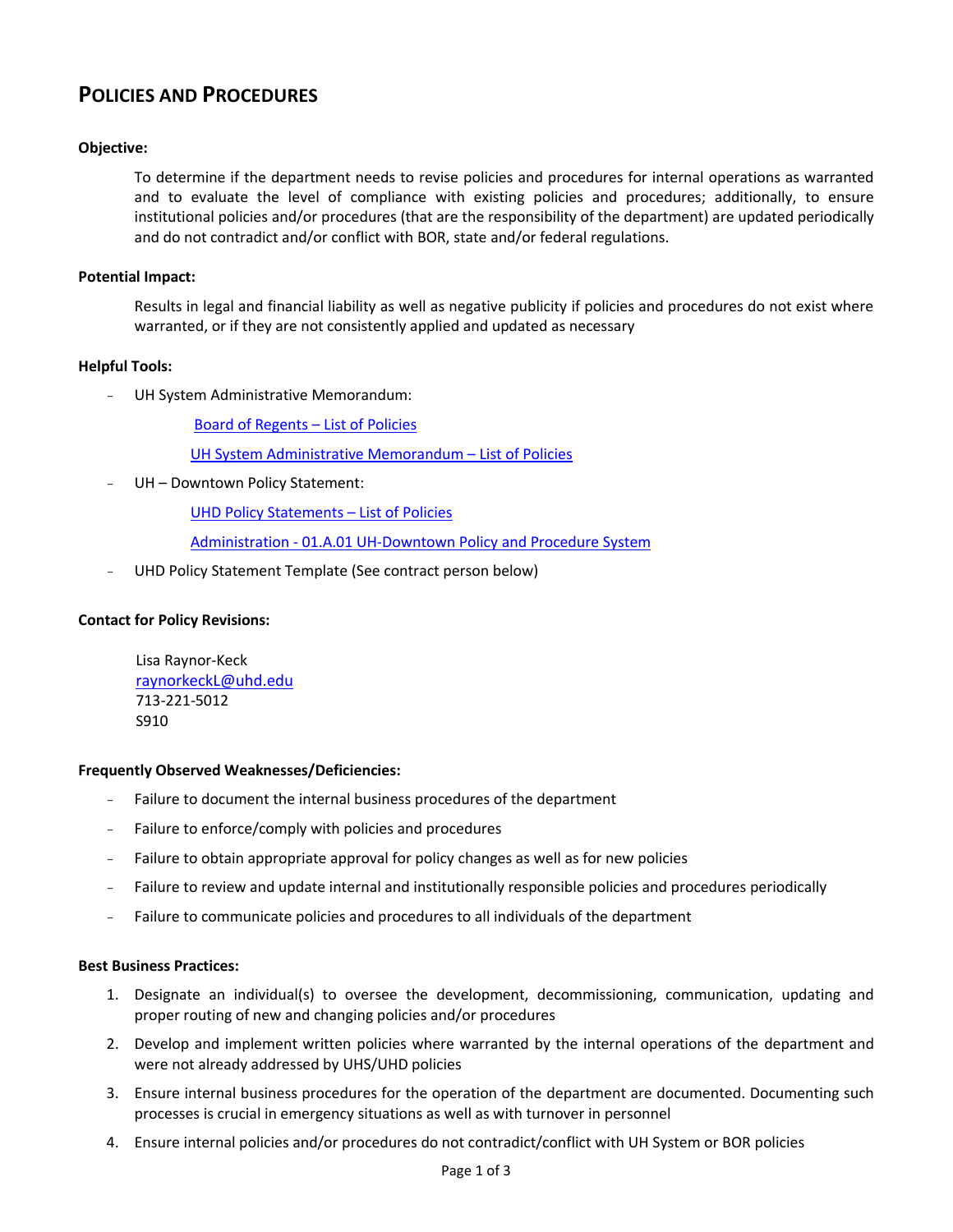- 5. Enforce/ensure compliance with policies and procedures. Having documented policies and procedures without compliance is inefficient and ineffective
- 6. Ensure all policies and procedures, as well as revisions, updates or changes to them are communicated to all employees and students of the department, if necessary
- 7. Ensure policies and procedures are reviewed and updated, if necessary, at least annually
- 8. Utilize policies and procedures in training new personnel